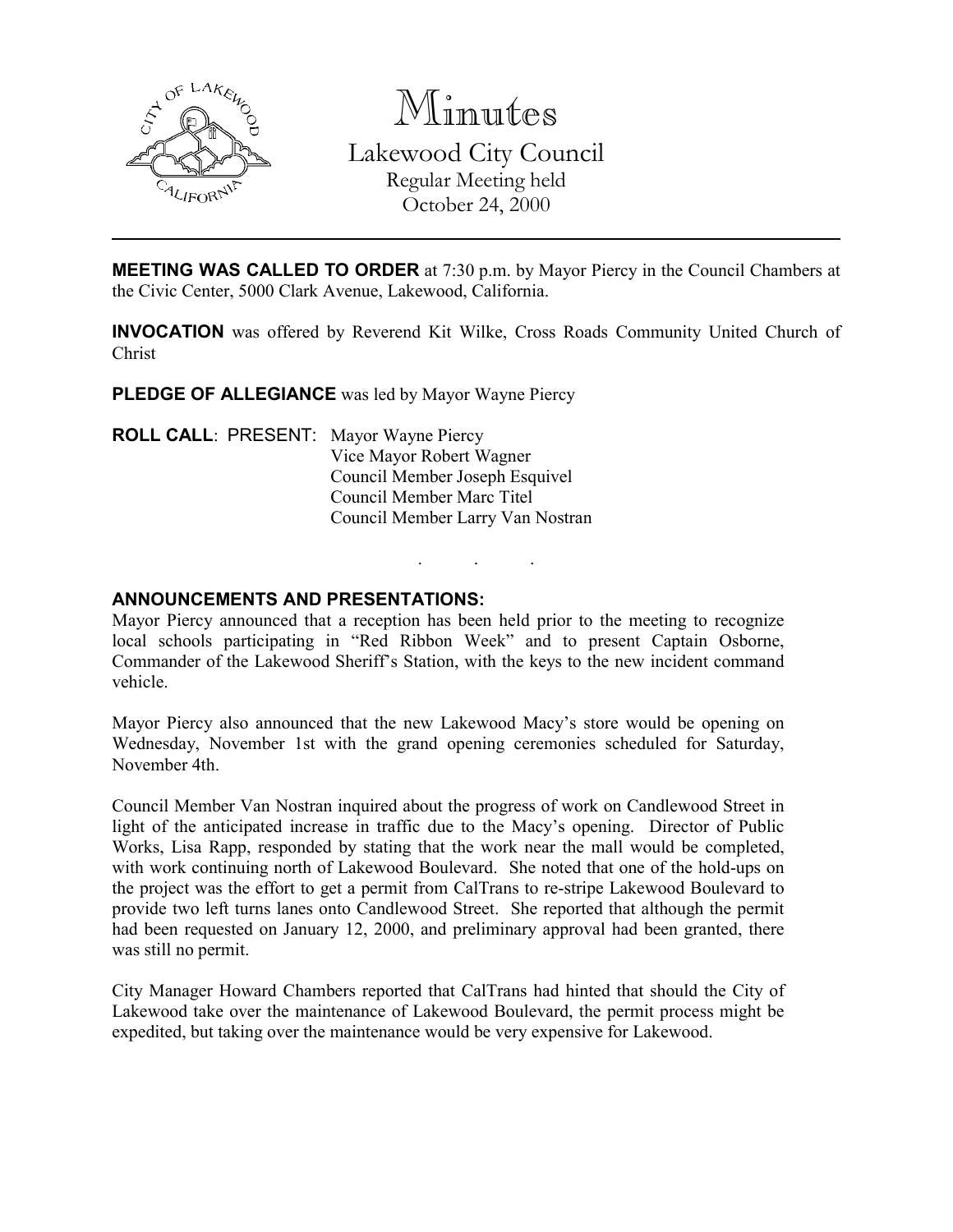City Council Minutes October 24, 2000 Page 2

# ANNOUNCEMENTS AND PRESENTATIONS: - Continued

Noting that Lakewood's representative in the State Senate, Betty Karnette, was Chairperson of the Senate Transportation Committee, Council Member Van Nostran suggested she be contacted for assistance in this matter. Council Member Titel noted that it would be the perfect time for Ms. Karnette to demonstrate her value to the Lakewood voters, since in two weeks, she would be asking for their support in her bid for another term in the Senate. Council Member Van Nostran stated he would contact Senator Karnette and bring the matter to her attention.

## ROUTINE ITEMS:

Mayor Piercy stated that the Minutes of the Meeting held September 12, 2000 would be pulled from Routine Item 1 and held over for approval at a future meeting.

COUNCIL MEMBER VAN NOSTRAN MOVED AND COUNCIL MEMBER TITEL SECONDED TO APPROVE ROUTINE ITEMS 1 THROUGH 11.

- RI-1 Approval of Minutes of the Meeting held September 26, 2000
- RI-2 Approval of Personnel Transactions
- RI-3 Approval of Registers of Demands dated October 5, and October 12, 2000
- RI-4 Approval of Monthly Report of Investment Transactions
- RI-5 Approval of Quarterly Schedule of Investments
- RI-6 Approval of Amendment to Engineering Services Agreement with Geoscience for Well #15A Construction Inspection
- RI-7 Approval of Amendment to the Water Main Replacement Project Engineering Agreement
- RI-8 RESOLUTION NO. 2000-73; A RESOLUTION OF THE CITY COUNCIL OF THE CITY OF LAKEWOOD ESTABLISHING A PHYSICALLY HANDICAPPED PERSONS DESIGNATED PARKING SPACE ON THE EAST SIDE OF SUNFIELD AVENUE WITHIN THE CITY OF LAKEWOOD

RESOLUTION NO. 2000-74; A RESOLUTION OF THE CITY COUNCIL OF THE CITY OF LAKEWOOD ESTABLISHING A PHYSICALLY HANDICAPPED PERSONS DESIGNATED PARKING SPACE ON THE WEST SIDE OF PALO VERDE AVENUE WITHIN THE CITY OF LAKEWOOD

- RI-9 Approval of Amendment to Engineering Services Agreement with Toft Wolff Farrow, Inc. for Electrical Services on Two Parks
- RI-10 Approval of Request for Appropriation for Hardscape Maintenance Program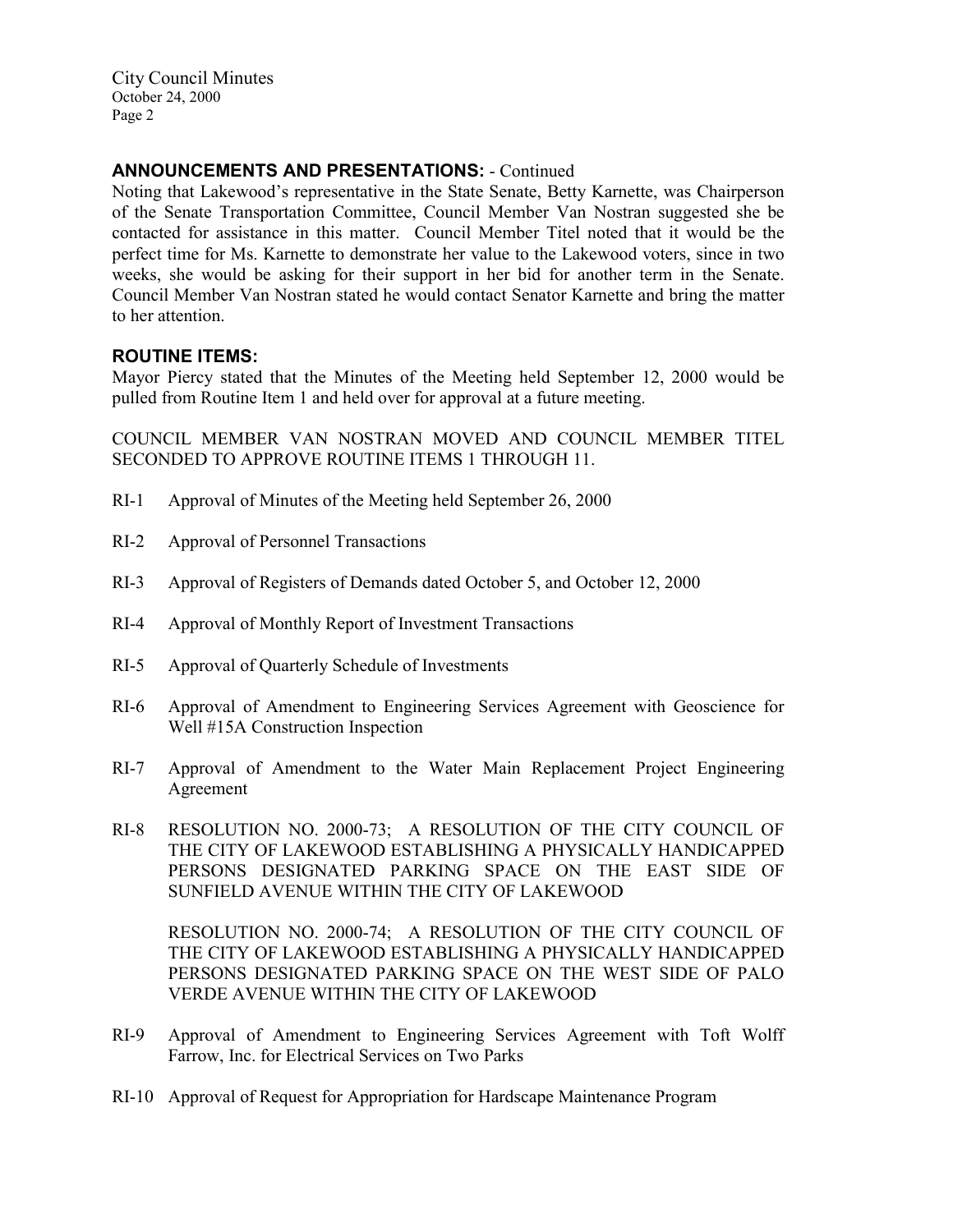City Council Minutes October 24, 2000 Page 3

## ROUTINE ITEMS: - Continued

RI-11 Acceptance of Notice of Completion for Public Works Project 99-4, Game Court Replacement, S. Parker Engineering, Inc.

UPON ROLL CALL VOTE, THE MOTION WAS APPROVED:

AYES: COUNCIL MEMBERS: Van Nostran, Esquivel, Titel, Wagner and Piercy NAYS: COUNCIL MEMBERS: None

## 1.1 • PURCHASING BID 00-6, METAL LIBRARY BOOK SHELVING FOR IACOBONI LIBRARY RENOVATION PROJECT

Director of Finance, Larry Schroeder, presented an oral report based on the memorandum contained in the agenda packet and reported formal bids had been solicited for the purchase of new book stacks for the Iacoboni Library Renovation Project, and two sealed bids had been received. He noted that the City would be reimbursed for cost of purchase by the County Library Department. It was the recommendation of staff that the City Council authorize the purchase from the low bidder, Yamada Enterprises, in the amount of \$77,437.75.

Mayor Piercy opened the public hearing at 7:51 p.m. and called for anyone in the audience wishing to address the City Council on this matter. There was no response. VICE MAYOR WAGNER MOVED AND COUNCIL MEMBER TITEL SECONDED TO CLOSE THE PUBLIC HEARING AND APPROVE STAFF'S RECOMMENDATION. UPON ROLL CALL VOTE, THE MOTION WAS APPROVED:

AYES: COUNCIL MEMBERS: Van Nostran, Esquivel, Titel, Wagner and Piercy NAYS: COUNCIL MEMBERS: None

## 2.1 • 2001 GENERAL MUNICIPAL ELECTION

Mayor Piercy stated that the following resolutions were necessary to begin the process for the City's general municipal election in March of 2001.

. . .

COUNCIL MEMBER VAN NOSTRAN MOVED AND COUNCIL MEMBER ESQUIVEL SECONDED TO ADOPT RESOLUTIONS NO. 2000-75 THROUGH NO. 2000-78.

RESOLUTION NO. 2000-75; A RESOLUTION OF THE CITY COUNCIL OF THE CITY OF LAKEWOOD, CALIFORNIA, CALLING AND GIVING NOTICE OF THE HOLDING OF A GENERAL MUNICIPAL ELECTION TO BE HELD IN SAID CITY ON TUESDAY, MARCH 6, 2001, FOR THE ELECTION OF CERTAIN OFFICERS OF SAID CITY AS REQUIRED BY THE PROVISIONS OF THE LAWS OF THE STATE OF CALIFORNIA PERTAINING TO GENERAL LAW CITIES